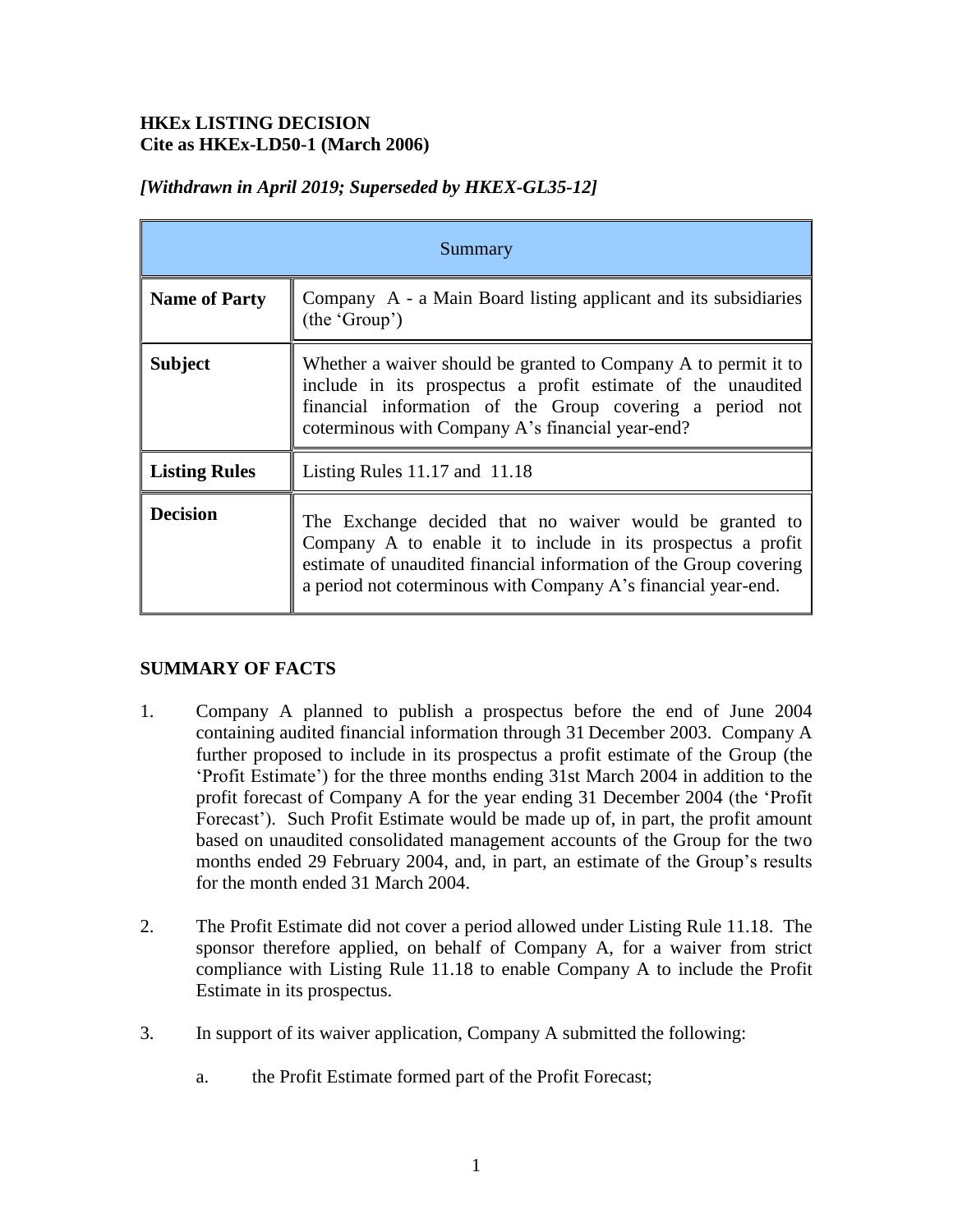- b. given the size and complexity of the Group, Company A was unable to complete an audit for the three months ended 31 March 2004 before the issue of the prospectus. As such, Company A had instructed its reporting accountant to conduct a review of the Profit Estimate to facilitate the inclusion of such estimate in the prospectus; and
- c. the Profit Estimate would give better information to investors given the significant increase in the profit forecasted by the management of Company A for the year ending 31 December 2004. The directors of Company A were of the view that the inclusion of the Profit Estimate could provide useful and relevant information to investors to help them form a view as to the reasonableness of the Profit Forecast and to appreciate the momentum of the business during the early part of 2004.
- 4. In support of the waiver application, Company A proposed that:
	- a. the Profit Estimate would conform to the requirements set out in Listing Rule 11.17, including the inclusion in the prospectus of standard comfort letters from Company A's reporting accountants and the sponsor, setting out their views in relation to the Profit Estimate; and
	- b. Company A would undertake to publish an announcement to report on the audited consolidated profit of the Group for the three months ended 31 March 2004 on or before 30 June 2004 and that the announcement would follow the standard interim report's disclosure requirements under the Listing Rules.

## **THE ISSUE RAISED FOR CONSIDERATION**

5. Whether a waiver should be granted to Company A to permit it to include in its prospectus a profit estimate of the unaudited financial information of the Group covering a period not coterminous with Company A's financial year-end?

## **APPLICABLE LISTING RULE OR PRINCIPLE**

6. Listing Rule 11.17 provides that:

A "profit forecast"… includes any profit estimate, being any estimate of profit or losses for a financial period which has expired but for which the results have not yet been audited or published.

7. Listing Rule 11.18 provides that: